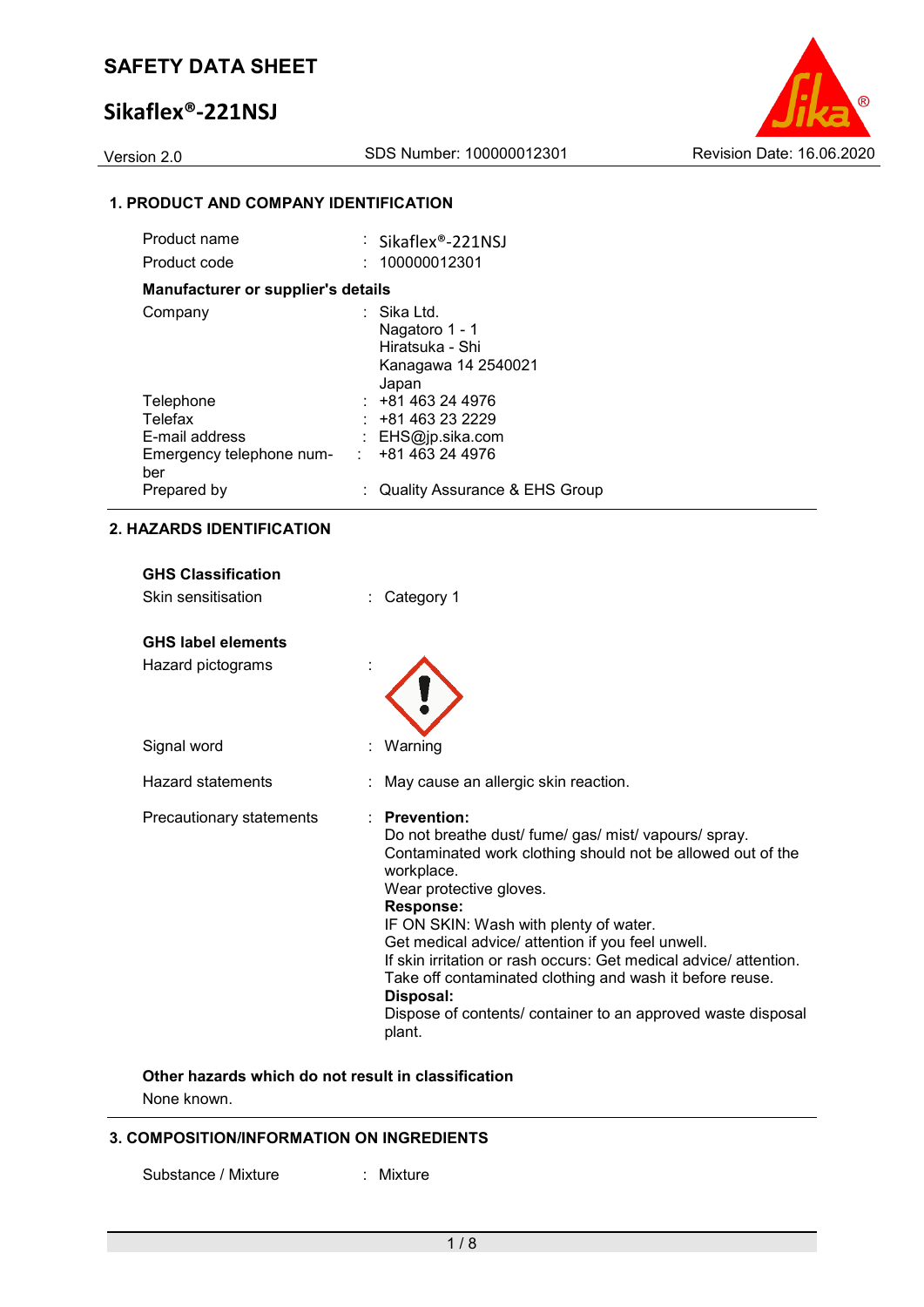# **Sikaflex®-221NSJ**

### **Hazardous components**

| I Chemical name                     | CAS-No.    | Concentration (%) | ENCS/ISHL<br>number |
|-------------------------------------|------------|-------------------|---------------------|
| I titanium dioxide                  | 13463-67-7 | $>= 2.5 - 10$     | 1-558. 5-5225       |
| 4,4'-methylenediphenyl diisocyanate | 101-68-8   | $>= 0.1 - 5.1$    | 4-118               |

### **4. FIRST AID MEASURES**

| General advice                  | : Move out of dangerous area.                                  |
|---------------------------------|----------------------------------------------------------------|
|                                 | Consult a physician.                                           |
|                                 | Show this safety data sheet to the doctor in attendance.       |
| If inhaled                      | : Move to fresh air.                                           |
|                                 | Consult a physician after significant exposure.                |
| In case of skin contact         | : Take off contaminated clothing and shoes immediately.        |
|                                 | Wash off with soap and plenty of water.                        |
|                                 | If symptoms persist, call a physician.                         |
| In case of eye contact          | : Remove contact lenses.                                       |
|                                 | Keep eye wide open while rinsing.                              |
|                                 | If eye irritation persists, consult a specialist.              |
| If swallowed                    | : Clean mouth with water and drink afterwards plenty of water. |
|                                 | Do not give milk or alcoholic beverages.                       |
|                                 | Never give anything by mouth to an unconscious person.         |
|                                 | Obtain medical attention.                                      |
| Most important symptoms         | : sensitising effects                                          |
| and effects, both acute and     | Allergic reactions                                             |
| delayed                         | See Section 11 for more detailed information on health effects |
|                                 | and symptoms.                                                  |
|                                 | May cause an allergic skin reaction.                           |
| Notes to physician              | : Treat symptomatically.                                       |
|                                 |                                                                |
| <b>5. FIREFIGHTING MEASURES</b> |                                                                |

#### Suitable extinguishing media : Use extinguishing measures that are appropriate to local circumstances and the surrounding environment. Hazardous combustion products : No hazardous combustion products are known Specific extinguishing methods : Standard procedure for chemical fires. Special protective equipment for firefighters : In the event of fire, wear self-contained breathing apparatus.

## **6. ACCIDENTAL RELEASE MEASURES**

| Personal precautions, protec-<br>tive equipment and emer-<br>gency procedures | : Use personal protective equipment.<br>Deny access to unprotected persons.                                                                                      |
|-------------------------------------------------------------------------------|------------------------------------------------------------------------------------------------------------------------------------------------------------------|
| Environmental precautions                                                     | : Do not flush into surface water or sanitary sewer system.                                                                                                      |
| Methods and materials for<br>containment and cleaning up                      | : Soak up with inert absorbent material (e.g. sand, silica gel,<br>acid binder, universal binder, sawdust).<br>Keep in suitable, closed containers for disposal. |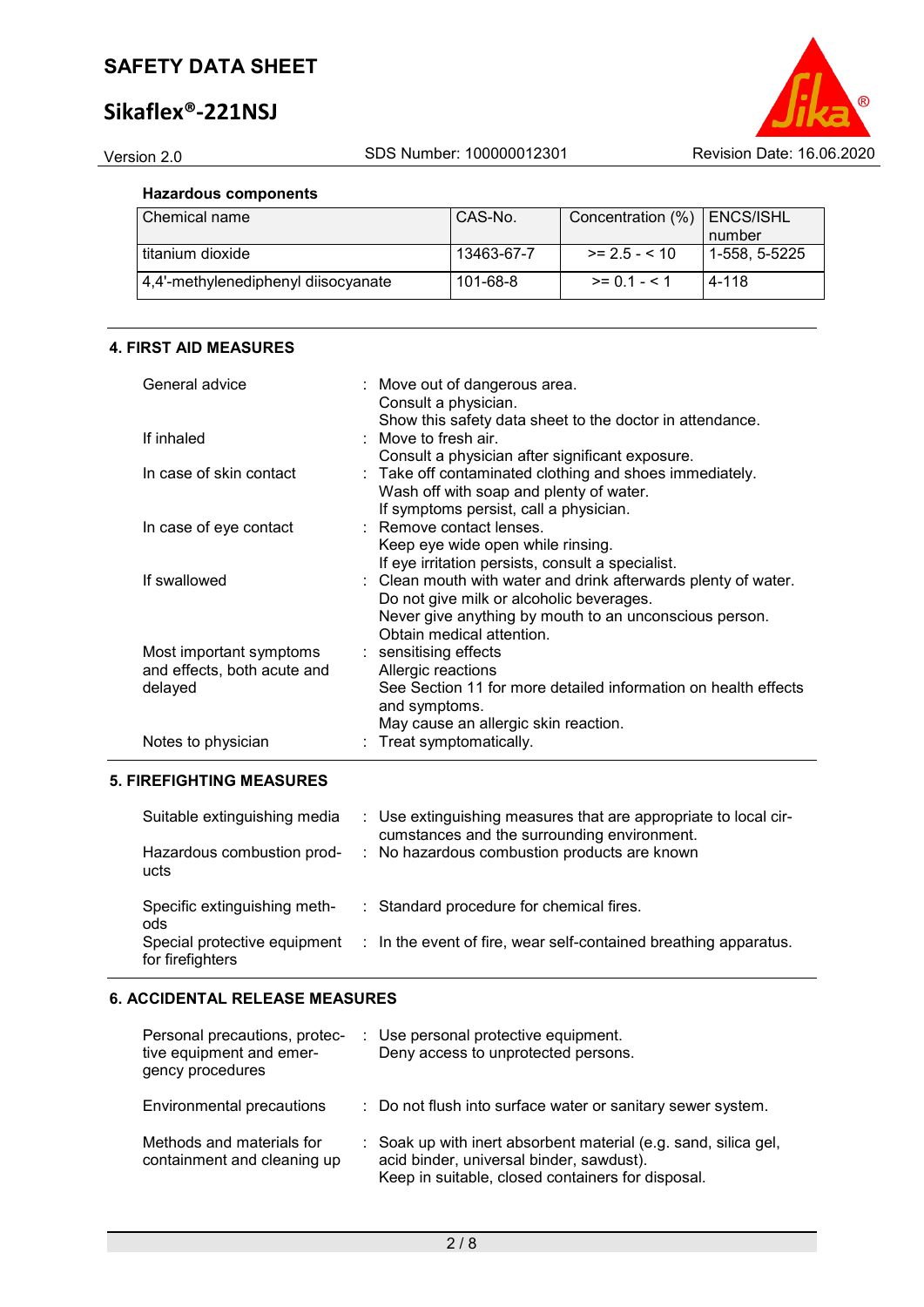# **Sikaflex®-221NSJ**



#### **7. HANDLING AND STORAGE**

| <b>Handling</b><br>Advice on protection against<br>fire and explosion | : Normal measures for preventive fire protection.                                                                                                                                                                                                                                                                                                                                                                                                                                                                                                                                       |
|-----------------------------------------------------------------------|-----------------------------------------------------------------------------------------------------------------------------------------------------------------------------------------------------------------------------------------------------------------------------------------------------------------------------------------------------------------------------------------------------------------------------------------------------------------------------------------------------------------------------------------------------------------------------------------|
| Advice on safe handling                                               | : Do not breathe vapours or spray mist.<br>Avoid exceeding the given occupational exposure limits (see<br>section 8).<br>Do not get in eyes, on skin, or on clothing.<br>For personal protection see section 8.<br>Persons with a history of skin sensitisation problems or asth-<br>ma, allergies, chronic or recurrent respiratory disease should<br>not be employed in any process in which this mixture is being<br>used.<br>Smoking, eating and drinking should be prohibited in the ap-<br>plication area.<br>Follow standard hygiene measures when handling chemical<br>products |
| Avoidance of contact                                                  | No data available                                                                                                                                                                                                                                                                                                                                                                                                                                                                                                                                                                       |
| Hygiene measures                                                      | Handle in accordance with good industrial hygiene and safety<br>practice.<br>When using do not eat or drink.<br>When using do not smoke.<br>Wash hands before breaks and at the end of workday.                                                                                                                                                                                                                                                                                                                                                                                         |
| <b>Storage</b>                                                        |                                                                                                                                                                                                                                                                                                                                                                                                                                                                                                                                                                                         |
| Conditions for safe storage                                           | Keep container tightly closed in a dry and well-ventilated<br>place.<br>Store in accordance with local regulations.                                                                                                                                                                                                                                                                                                                                                                                                                                                                     |

## **8. EXPOSURE CONTROLS/PERSONAL PROTECTION**

| Threshold limit value and permissible exposure limits for each component in the work en- |  |
|------------------------------------------------------------------------------------------|--|
| vironment                                                                                |  |

| Components                               | CAS-No.        | Value type<br>(Form of<br>exposure)       | Control parame-<br>ters / Permissible<br>concentration            | <b>Basis</b>          |
|------------------------------------------|----------------|-------------------------------------------|-------------------------------------------------------------------|-----------------------|
| titanium dioxide                         | 13463-67-7     | <b>TWA</b>                                | $10 \text{ mg/m}$<br>(Titanium dioxide)                           | <b>ACGIH</b>          |
| 4,4'-methylenediphenyl diiso-<br>cyanate | $101 - 68 - 8$ | OEL-M                                     | $0.05$ mg/m $3$                                                   | JP OEL<br><b>JSOH</b> |
|                                          |                | which induce allergic reactions in humans | Further information: Airway sensitizing agent; Group 1 substances |                       |
|                                          |                | TWA                                       | $0.005$ ppm                                                       | <b>ACGIH</b>          |

#### **Personal protective equipment**

Respiratory protection : Use respiratory protection unless adequate local exhaust ventilation is provided or exposure assessment demonstrates that exposures are within recommended exposure guidelines. The filter class for the respirator must be suitable for the maximum expected contaminant concentration (gas/vapour/aerosol/particulates) that may arise when handling the product. If this concentration is exceeded, self-contained breathing apparatus must be used.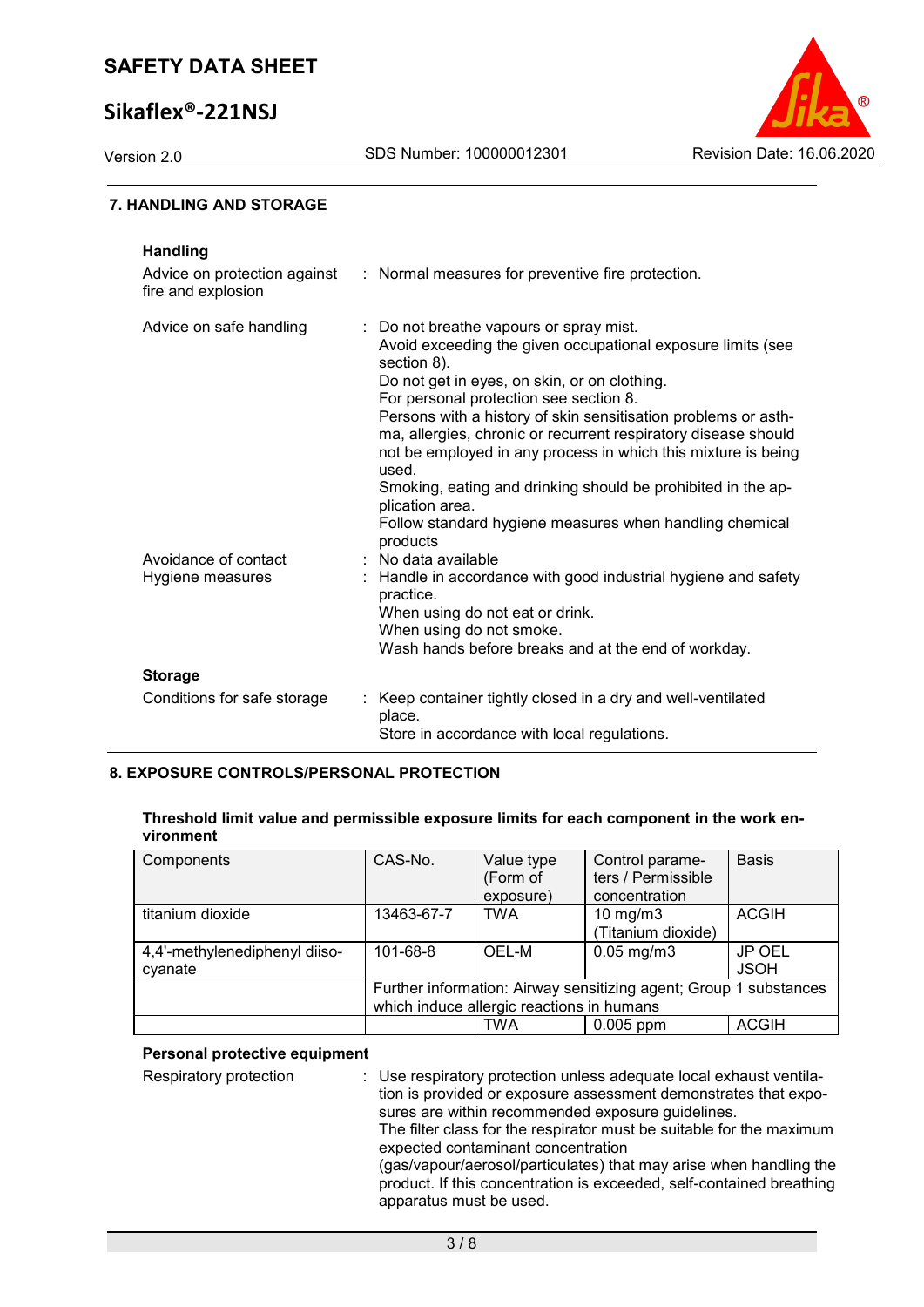# **Sikaflex®-221NSJ**



| Version 2.0              | SDS Number: 100000012301                                                                                                                                                                        | Revision Date: 16.06.2020 |
|--------------------------|-------------------------------------------------------------------------------------------------------------------------------------------------------------------------------------------------|---------------------------|
| Hand protection          | : Chemical-resistant, impervious gloves complying with an approved<br>standard should be worn at all times when handling chemical<br>products if a risk assessment indicates this is necessary. |                           |
| Eye protection           | : Safety eyewear complying with an approved standard should be<br>used when a risk assessment indicates this is necessary.                                                                      |                           |
| Skin and body protection | : Choose body protection in relation to its type, to the concentration<br>and amount of dangerous substances, and to the specific work-<br>place.                                               |                           |

## **9. PHYSICAL AND CHEMICAL PROPERTIES**

| Appearance                                 |    | paste                                  |
|--------------------------------------------|----|----------------------------------------|
| Colour                                     |    | various                                |
| Odour                                      |    | characteristic                         |
| <b>Odour Threshold</b>                     |    | No data available                      |
| рH                                         |    | Not applicable                         |
| Melting point/range / Freezing<br>point    | ÷  | No data available                      |
| Boiling point/boiling range                | t, | No data available                      |
| Flash point                                |    | ca. 99 °C (210 °F), Method: closed cup |
| Evaporation rate                           |    | No data available                      |
| Flammability                               |    | No data available                      |
| Upper explosion limit                      | ÷  | No data available                      |
| Lower explosion limit                      |    | No data available                      |
| Vapour pressure                            | ÷  | 0.01 hPa (0.01 mmHg)                   |
| Relative vapour density                    | ÷  | No data available                      |
| Density                                    |    | ca. 1.25 g/cm3 (20 °C (68 °F))         |
| Solubility(ies)<br>Water solubility        |    | insoluble                              |
| Partition coefficient: n-                  | ÷  | No data available                      |
| octanol/water<br>Auto-ignition temperature | ÷  | No data available                      |
| Decomposition temperature                  | ÷. | No data available                      |
| Viscosity<br>Viscosity, dynamic            | t. | No data available                      |
| Viscosity, kinematic                       | ÷  | > 20.5 mm2/s (40 °C)                   |
| <b>Explosive properties</b>                |    | No data available                      |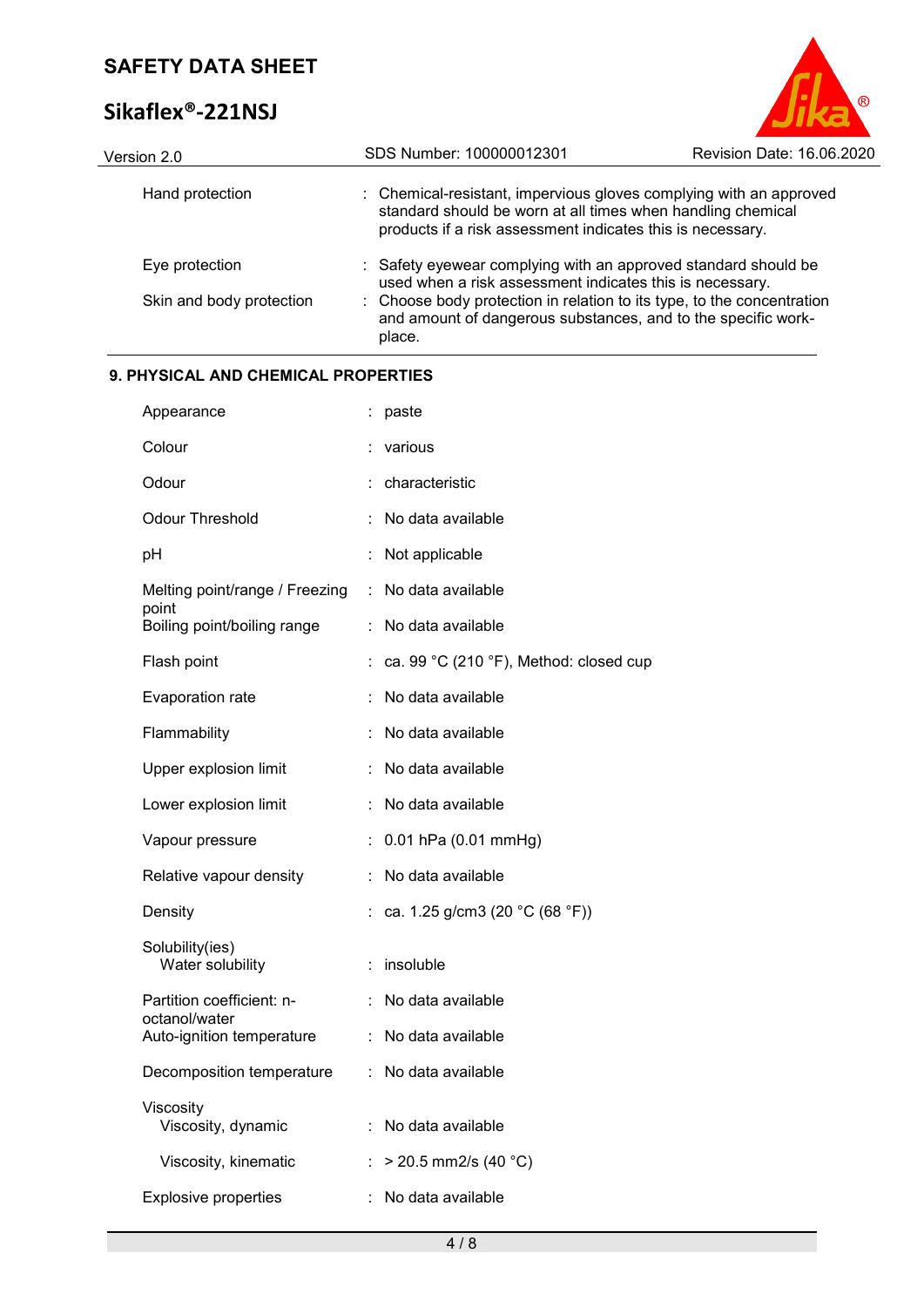# **Sikaflex®-221NSJ**



Molecular weight : No data available

#### **10. STABILITY AND REACTIVITY**

| Reactivity<br>Chemical stability<br>Possibility of hazardous reac- | : No dangerous reaction known under conditions of normal use.<br>: The product is chemically stable.<br>: No hazards to be specially mentioned. |
|--------------------------------------------------------------------|-------------------------------------------------------------------------------------------------------------------------------------------------|
| tions<br>Conditions to avoid<br>Incompatible materials             | : No data available<br>$\therefore$ No data available                                                                                           |
| Hazardous decomposition<br>products                                | : No decomposition if stored and applied as directed.                                                                                           |

#### **11. TOXICOLOGICAL INFORMATION**

#### **Acute toxicity**

Not classified based on available information.

#### **Components:**

#### **4,4'-methylenediphenyl diisocyanate:**

Acute inhalation toxicity : Acute toxicity estimate: 1.5 mg/l Test atmosphere: dust/mist Method: Expert judgement

#### **Skin corrosion/irritation**

Not classified based on available information.

#### **Serious eye damage/eye irritation**

Not classified based on available information.

### **Respiratory or skin sensitisation**

Skin sensitisation: May cause an allergic skin reaction. Respiratory sensitisation: Not classified based on available information.

#### **Germ cell mutagenicity**

Not classified based on available information.

#### **Carcinogenicity**

Not classified based on available information.

#### **Reproductive toxicity**

Not classified based on available information.

#### **STOT - single exposure**

Not classified based on available information.

#### **STOT - repeated exposure**

Not classified based on available information.

#### **Aspiration toxicity**

Not classified based on available information.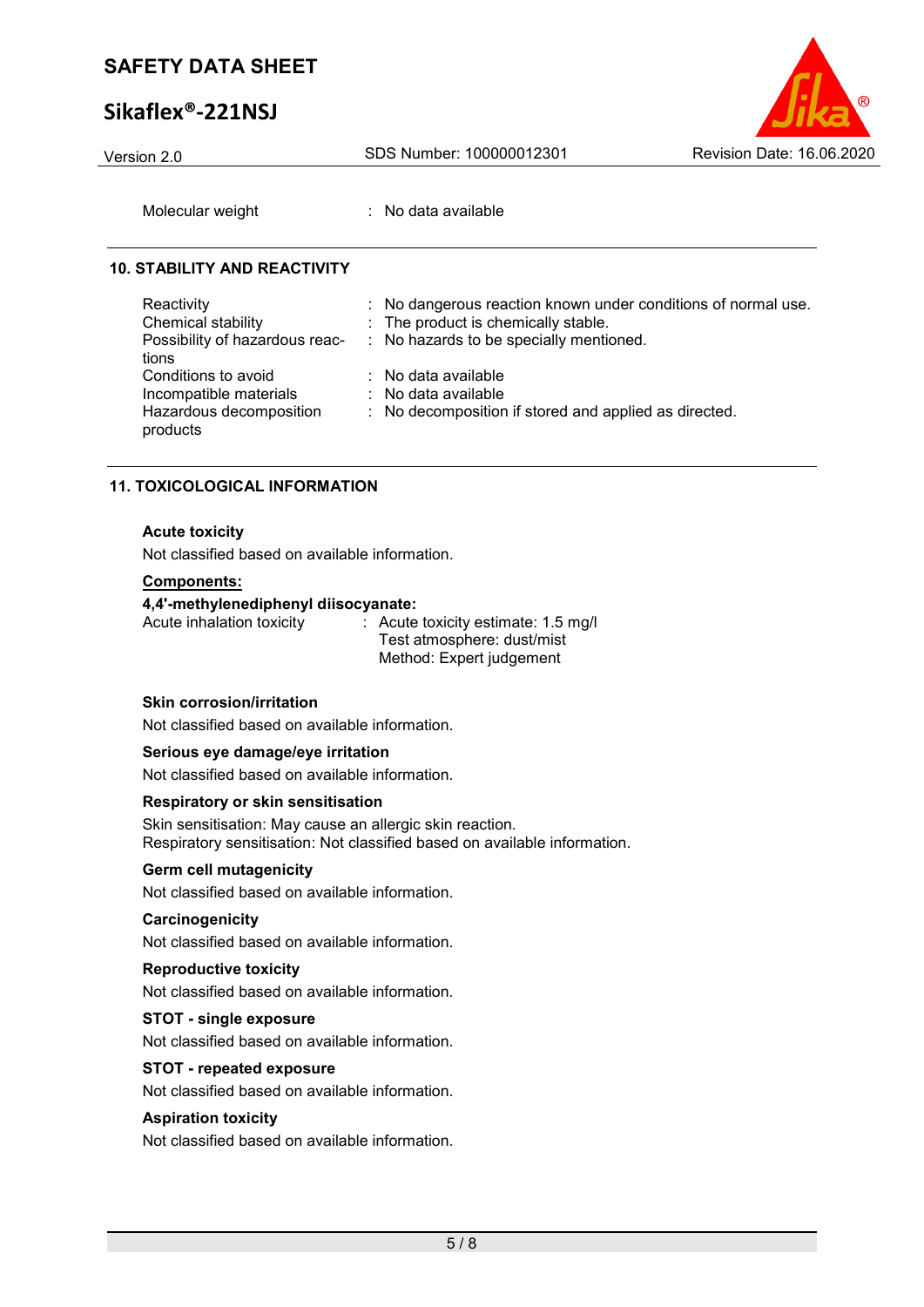# **Sikaflex®-221NSJ**



#### **12. ECOLOGICAL INFORMATION**

| <b>Ecotoxicity</b>                     |                                                |
|----------------------------------------|------------------------------------------------|
| No data available                      |                                                |
| <b>Persistence and degradability</b>   |                                                |
| No data available                      |                                                |
| <b>Bioaccumulative potential</b>       |                                                |
| No data available                      |                                                |
| <b>Mobility in soil</b>                |                                                |
| No data available                      |                                                |
| Hazardous to the ozone layer           |                                                |
| Not applicable                         |                                                |
| Other adverse effects                  |                                                |
| <b>Product:</b>                        |                                                |
| Additional ecological infor-<br>mation | : There is no data available for this product. |

|  | <b>Disposal methods</b> |  |
|--|-------------------------|--|
|  |                         |  |

| Waste from residues    | : Do not contaminate ponds, waterways or ditches with chemi-<br>cal or used container.          |
|------------------------|-------------------------------------------------------------------------------------------------|
|                        | Send to a licensed waste management company.                                                    |
| Contaminated packaging | : Empty remaining contents.<br>Dispose of as unused product.<br>Do not re-use empty containers. |

## **14. TRANSPORT INFORMATION**

#### **International Regulations**

**UNRTDG** Not regulated as a dangerous good

**IATA-DGR** Not regulated as a dangerous good

## **IMDG-Code**

Not regulated as a dangerous good

### **Transport in bulk according to Annex II of MARPOL 73/78 and the IBC Code**

Not applicable for product as supplied.

## **National Regulations**

Refer to section 15 for specific national regulation.

### **15. REGULATORY INFORMATION**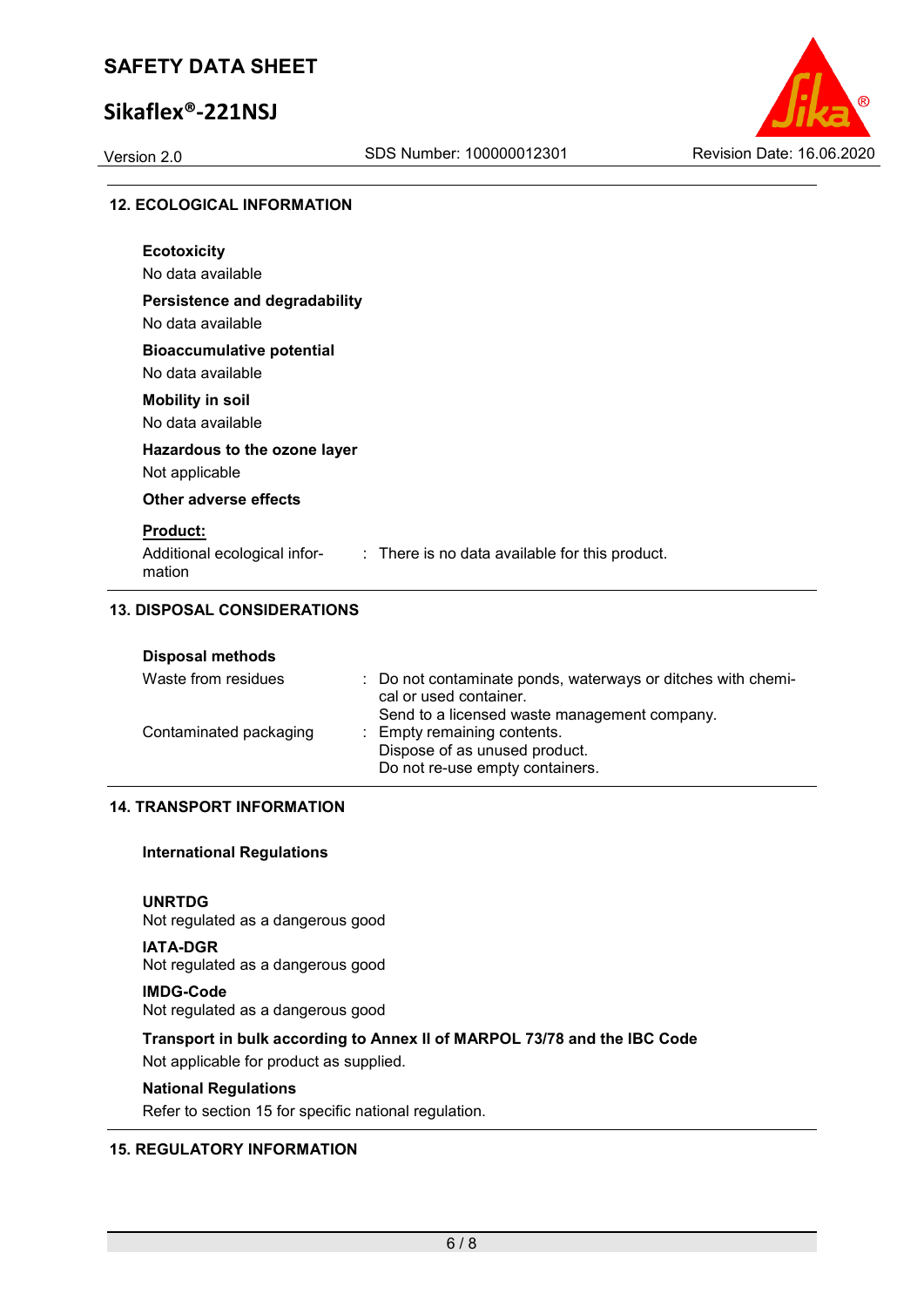# **Sikaflex®-221NSJ**



#### **Related Regulations**

**Fire Service Law** Not applicable

#### **Industrial Safety and Health Law**

**Harmful Substances Prohibited from Manufacture** Not applicable

#### **Harmful Substances Required Permission for Manufacture** Not applicable

**Substances Prevented From Impairment of Health** Not applicable

**Circular concerning Information on Chemicals having Mutagenicity - Annex 2: Information on Existing Chemicals having Mutagenicity** Not applicable

**Circular concerning Information on Chemicals having Mutagenicity - Annex 1: Information on Notified Substances having Mutagenicity** Not applicable

#### **Substances Subject to be Notified Names**

Article 57-2 (Enforcement Order Table 9)

| Chemical name                         | <b>Number</b> | Concentration (%) |
|---------------------------------------|---------------|-------------------|
| Titanium(IV) oxide                    | 191           | $> = 1 - 10$      |
| Methylenebis(4,1-phenylene) diisocya- | 599           | $>=0.1 - 1.1$     |
| nate                                  |               |                   |

#### **Substances Subject to be Indicated Names**

Article 57 (Enforcement Order Article 18)

| <b>Chemical name</b> | Number |
|----------------------|--------|
| 「itanium(IV) oxide   | 9۰.    |

#### **Ordinance on Prevention of Hazards Due to Specified Chemical Substances** Not applicable

**Ordinance on Prevention of Lead Poisoning** Not applicable

**Ordinance on Prevention of Tetraalkyl Lead Poisoning** Not applicable

**Ordinance on Prevention of Organic Solvent Poisoning** Not applicable

**Poisonous and Deleterious Substances Control Law** Not applicable

**Act on Confirmation, etc. of Release Amounts of Specific Chemical Substances in the Environment and Promotion of Improvements to the Management Thereof** Not applicable

International Chemical Weapons Convention (CWC) Schedules of Toxic Chemicals and Precursors : Not applicable

# **High Pressure Gas Safety Act**

Not applicable